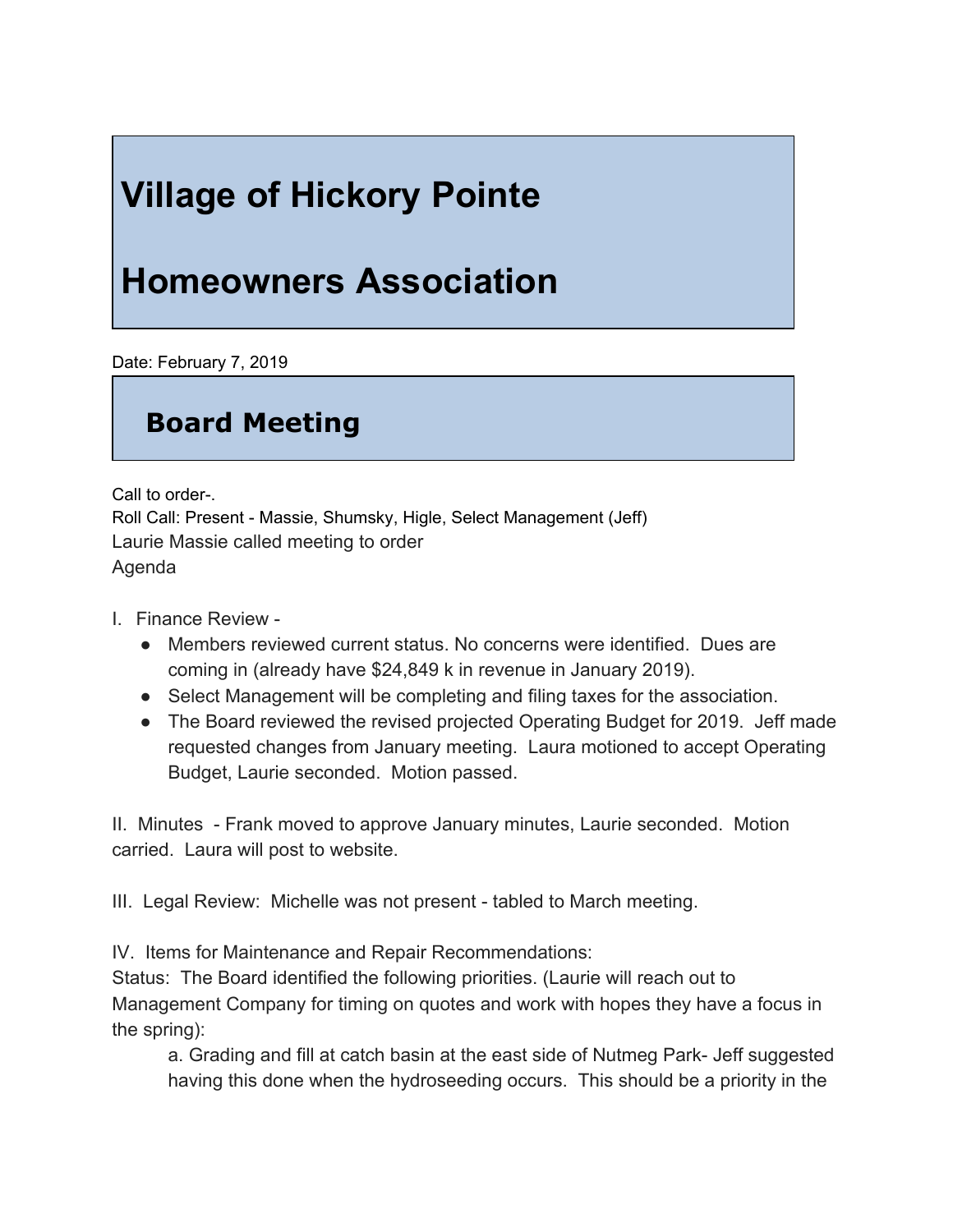Spring. No quote is needed. It will remain a priority once the thaw and new sidewalk occurs occurs.

b. Clean all catch basin sumps and then continue cleaning on a regular basis. Quotes forthcoming.

c. Remove heavy brush and trees from detention basin inlet pipe and outlet structure. Quotes forthcoming.

d. Repair or replace bituminous paths at parks. One quote is in from Asphalt Concrete Services of Michigan: Resurfacing and adding paths total quote is \$17,565. Jeff attempted to get another quote but they would not do an estimate off season. Jeff recommended waiting until March. Laurie will find out the last company who worked on paths as an additional company to get a quote from. Additional hydroseeding should occur along the paths. Garrett Landscape quote came in at \$786 (for the three new paths) additional hydroseeding will be required.

V. Dues Discussion- Select Management reported notice of dues were sent to Homeowners. Homeowners are sending in their dues.

VI. Fence - Members discussed a fence in the subdivision. No supporting documentation has been made available to the Board. The Board will discuss further.

VII. Recent email query about snow removal initiated a suggestion to add this question to our FAQs. Laurie suggested this could be assigned to Jeremy Manning.

VIII. Annual Meeting Agenda discussion: Previous discussion identified including reminding homeowners of aging houses and bylaws. Members requested Select to make up signs for the Annual HOA meeting.

VIII. Status of estimates -

The Garrett quote re: tree replacement -pines off of Crane replaced at a cost not to exceed \$3500 - this was completed. The company will come back in the spring to hydroseed (Garrett).

- CQC for removing 12 dead trees in common areas for \$800. This is completed.
- Tree removal off of Michigan Ave not to exceed \$2300. This is completed.
- CQC remove Gator bags and stakes off of trees for a cost not exceed \$450. This is completed.
- *●* Pool Landscaping with either CQC or Guardian not to exceed \$1300. This will remain an item to follow up on during subsequent meetings.